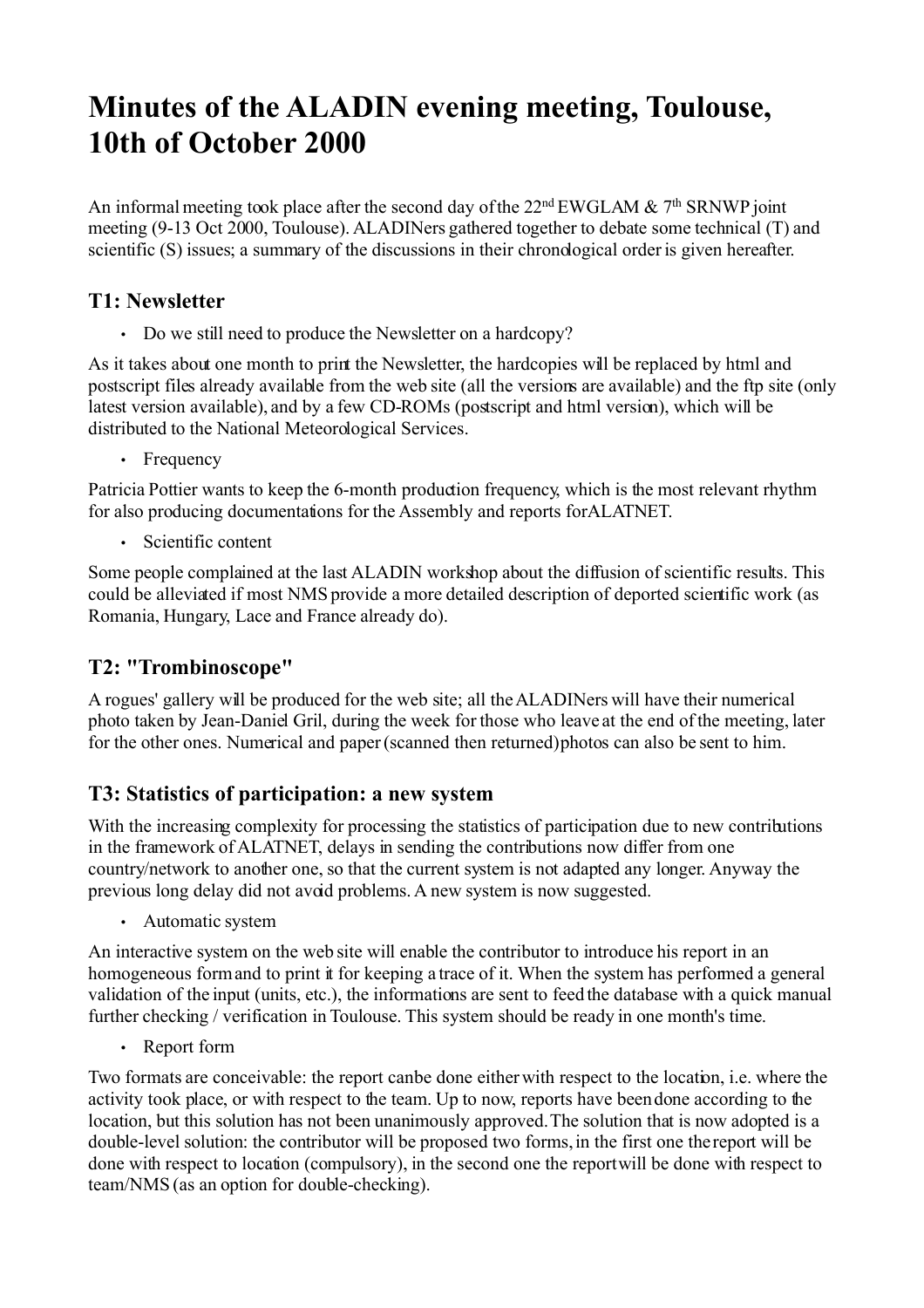• A link towards scientifically oriented reports for the Newsletter

More personalized reports for the Newsletter are expected: each person should produce a scientifically oriented report, but when? The new system will enable to control the progress of the tasks, the milestones in the works. As a trial, Jean-François Geleyn will flag items to get reports when it seems to be time: if a given topic appears x times, or when an important work has come out, or once a year, etc. This somewhat arbitrary decision is an experimental solution for one year.

#### **T4: Technical Notes**

A few ALADIN Technical Notes have been produced in the past, but this project was given up because reviewers were too easily taken for correctors.There is a common wish to start theses Technical Notes again. An editorial team will fix norms, a policy similar to the ECMWF Technical Memorandum policy could be adopted, i.e. before submitting a paper to the open literature it could be first published internally as an ALADIN Technical Note.

### **T5: MAE 10-year report**

Five MAE 10-year reports (milestones of participation, contributions, etc.) have already been sent to Dominique Giard, five are missing. The missing ones should be sent as quickly as possible (one or two months) to Dominique as she needs to homogenize the reports. Note that it is not worthwhile including the informations about the statistics of participation as Dominique already has the figures. As a reminder, the next 10-year funding will be done on 1st March 2001.

### **T6: Questionnaire about the ALADIN web page**

For improving the web site remarks are needed to know the general impression, identify what is missing, whether a documentation is complete or half finished, etc. Comment should be sent to Ryad El Khatib.

#### **S1: Lecture course in 2001 / Data assimilation**

Data assimilation should be the focus of the lecture course to be held next spring in the surroundings of Toulouse. After debating the subject it appeared that one week on data assimilation would not be sufficient. Spread over a two-week period, the lecture course would deal with two main topics: general issues of data assimilation during the first week and tools (tangent linear and adjoint techniques, etc.) for data assimilation during the second week.This organization will depend on the number of candidates.

As a general impression, the whole ALADIN community is weak when involvement in the use of observations is required. A continuation of the training course is suggested to kick off the use of observations specific to ALADIN. But there should be a familiarization of the candidates to this topic beforehand.A small workshop could be organized next Autumn.

## **S2: Verification strategy for high-resolution modelling**

The use of conventional verification tools does not seem to be appropriate for high resolution modelling. Satellite data are sparingly used, only for case studies and as a subjective verification, but not for operational purposes. If satellite data were assimilated, they would constitute a by-product for verification. A key issue for high resolution modelling verification is to make objective a subjective verification (pattern recognition for example), but it will require a few years of work. A workshop on verification targeted to extreme weather is to be held in Prague, 14-18 May 2001. The next SRNWP workshop on verification methods is scheduled in April 2001 in DeBilt, KNMI, The Netherlands.